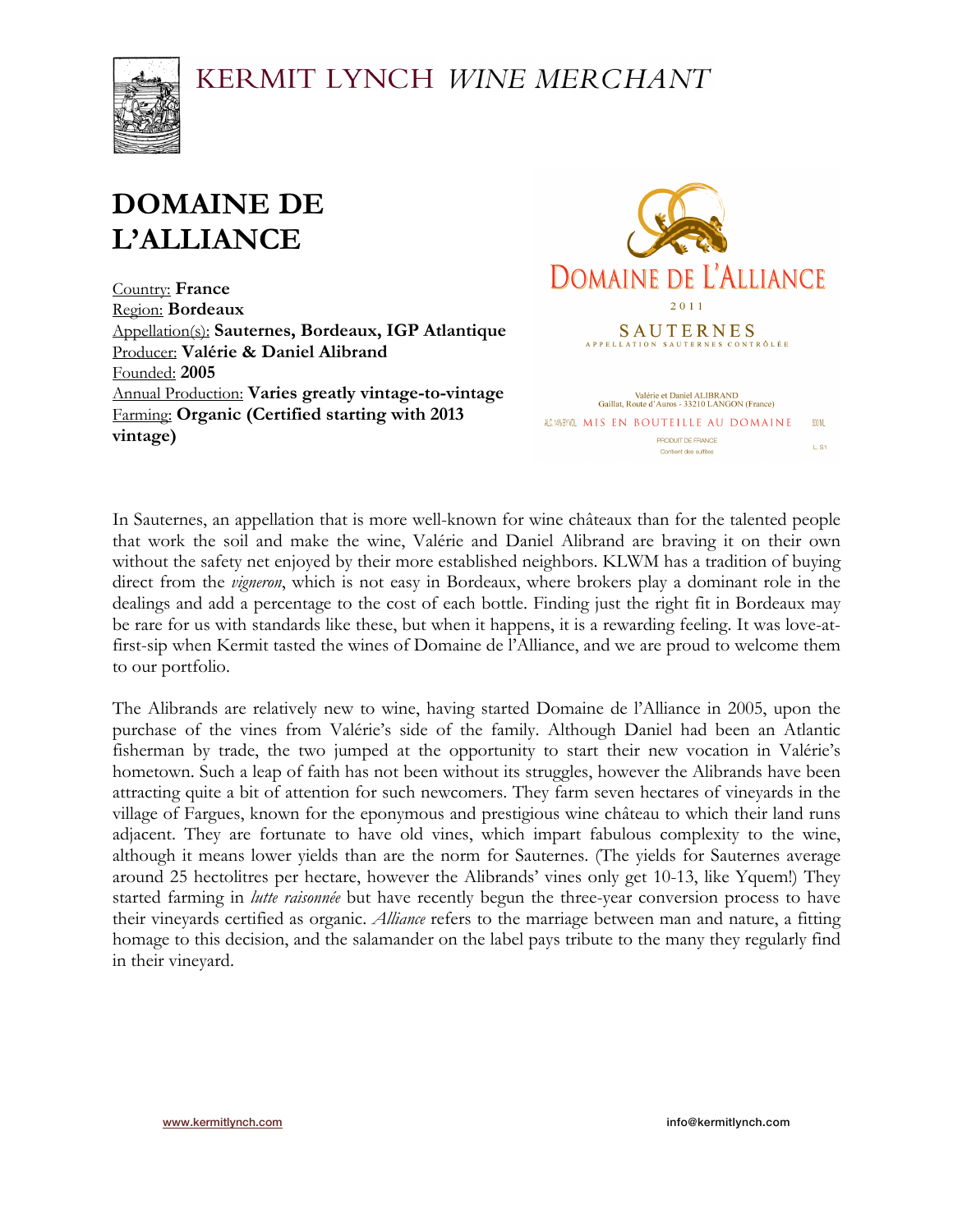# KERMIT LYNCH WINE MERCHANT



# DOMAINE DE L'ALLIANCE **(continued)**

| Wine                                             | <b>Blend</b>                                                                        | Vine Age            | Soil Type          | Vineyard<br>Area* |
|--------------------------------------------------|-------------------------------------------------------------------------------------|---------------------|--------------------|-------------------|
| Sauternes                                        | Varies:<br>85% Sémillon<br>12% Sauvignon Blanc &<br>Sauvignon Gris<br>3% Muscadelle |                     |                    |                   |
| <b>IGP</b> Atlantique Sec<br>"Définition"        | 50% Sauvignon Blanc<br>50% Sémillon                                                 | Average<br>50 years | Gravel, Clay, Sand | 7 ha              |
| IGP Atlantique Sec<br>Botrytisé<br>"Déclinaison" | Sémillon                                                                            |                     |                    |                   |
| Sauternes "Esquisse"                             | Sémillon                                                                            |                     |                    |                   |
| Bordeaux Blanc<br>"Exterieur"                    | 70% Sauvignon Blanc, 30%<br>Sémillon                                                | 40 years<br>average | See below          | 2 ha              |
| Bordeaux Blanc<br>Les Clous                      | Sémillon                                                                            | Average<br>50 years | Gravel, Clay, Sand | N/A               |
| Bordeaux Blanc<br>Les Joualles                   | Sémillon                                                                            | Average<br>50 years | Gravel, Clay, Sand | N/A               |

\* "ha"=hectares; one hectare equals roughly two and a half acres

# **VITICULTURE / VINIFICATION**

- Grapes are farmed organically
- Harvest is done 100% by hand, in anywhere from four to seven passes through the vineyards (depends on the propagation of botrytis for each vintage)
- All fruit goes through a rigorous sorting and selection process, all by hand
- Grapes are pressed very slowly by pneumatic press (between 4-5 hours)
- Fermentation takes place with natural yeasts, in 1-2 year-old barrels

### **2014, 2015, 2016 Sauternes:**

- Wine aged in 350-L barrels, 10% new, remainder 3 to 5 passages
- Barrels are made from Bordelaise oak
- 2014 residual sugar:  $143 \text{ g/L}$
- 2015 residual sugar:  $147 \text{ g/L}$
- 2016 residual sugar:  $145 \text{ g/L}$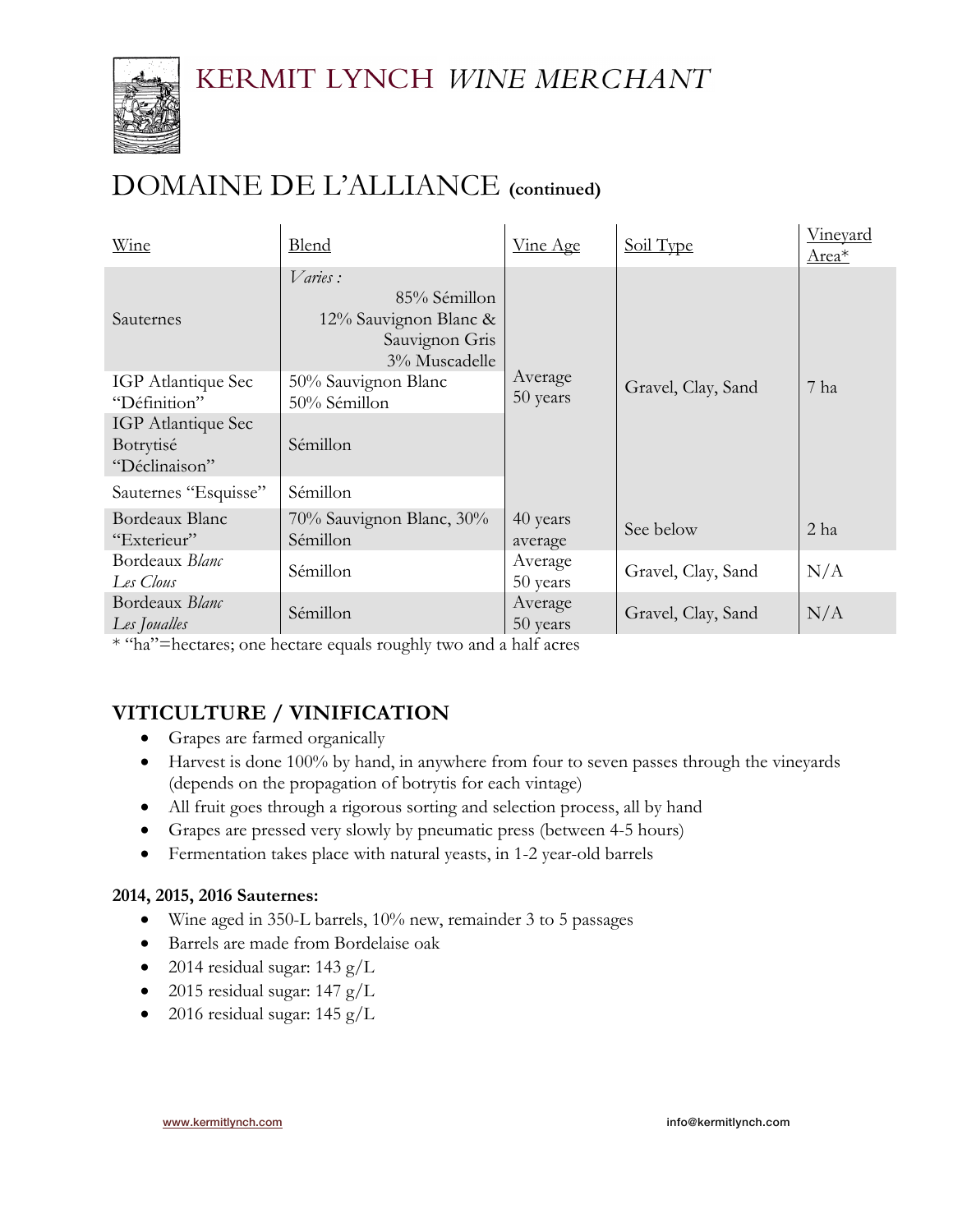

# DOMAINE DE L'ALLIANCE **(continued)**

## **2011 Sauternes:**

- 20% of wine is aged in new 350-L barrels, 20% in 350-L barrels of one passage,  $60\%$  in 225-L barrels of one, two, or three passages
- Barrels are made from Bordelaise oak
- Residual sugar:  $145 \text{ g/L}$

#### **2010 Sauternes:**

- 20% of wine is aged in new 350-L barrels, 60% in 225-L barrels of one passage, 20% in 225- L barrels of two passages
- Barrels are made from Bordelaise oak
- Residual sugar: 148 g/L

#### **2009 Sauternes:**

• Wine is aged in 350-L barrels, half of which are made from Bordelaise oak, the other half from Burgundian oak

#### **2008 Sauternes:**

- Yields exceptionally low due to frost, at 2.4 hl/ha, brought in over three passes
- Residual sugar:  $141 \text{ g/L}$

#### **2007 Sauternes:**

- Yields were 10 hl/ha, brought in over seven passes
- No new oak all wine aged in barrels of one passage
- Residual sugar:  $144 \text{ g/L}$

### **Bordeaux** *Blanc* **"Définition":**

- Wine previously called "Bordeaux Sec"
- Vinified in barrels that have seen at least three passages of wine
- Raised *sur lie* with regular stirring of the lees for a year before bottling

### **IGP Atlantique Sec Botrytisé "Déclinaison":**

- A dry wine made from botrytized grapes
- Grapes were not ripe enough to produce a true "Sauternes"
- Contains Sauternes-tropical aromas but fully dry on the palate
- Vinified and raised in 350-L barrels (new and one passage)